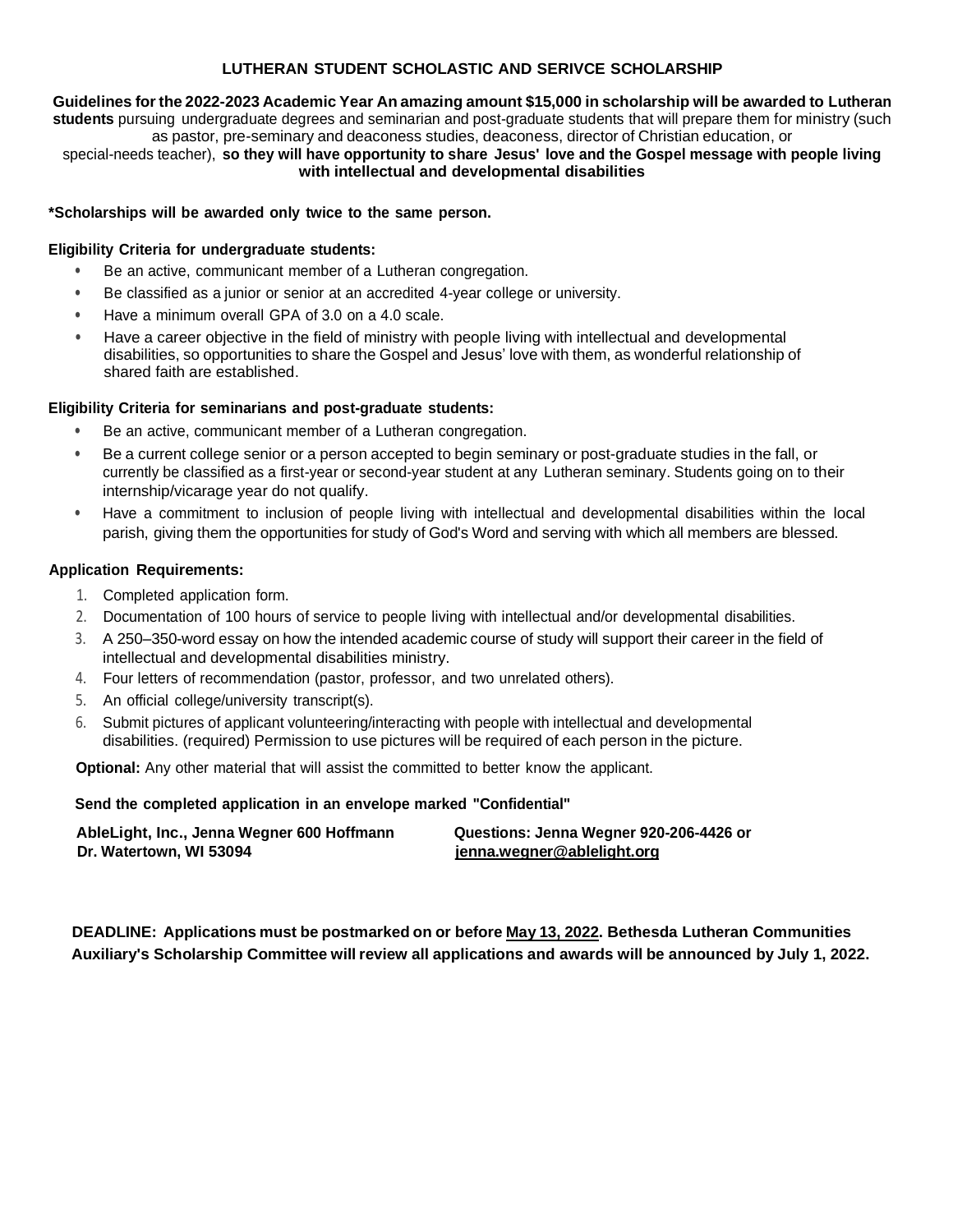### **ABLELIGHT AUXILIARY (AbleLight, Inc., formerly Bethesda Lutheran Communities, Inc.)**

# **LUTHERAN STUDENT SCHOLASTIC AND SERVICE SCHOLARSHIP**

**College and University Application 2022/2023 Academic Year**

## **DEADLINE: Application must be postmarked on or before May 13, 2022.**

| Home                                                                                                                                                                                                                                 |  |  |  |
|--------------------------------------------------------------------------------------------------------------------------------------------------------------------------------------------------------------------------------------|--|--|--|
|                                                                                                                                                                                                                                      |  |  |  |
|                                                                                                                                                                                                                                      |  |  |  |
|                                                                                                                                                                                                                                      |  |  |  |
| Home Church <u>example and the contract of the contract of the contract of the contract of the contract of the contract of the contract of the contract of the contract of the contract of the contract of the contract of the c</u> |  |  |  |
| Synod: LCMS __________ WELS __________ ELCA ________ ELS ________ NALC _________ LCMC __________                                                                                                                                     |  |  |  |
|                                                                                                                                                                                                                                      |  |  |  |
|                                                                                                                                                                                                                                      |  |  |  |
|                                                                                                                                                                                                                                      |  |  |  |
|                                                                                                                                                                                                                                      |  |  |  |
| Graduation Date _____________                                                                                                                                                                                                        |  |  |  |
| <b>COLLEGE/UNIVERSITY - CURRENT</b>                                                                                                                                                                                                  |  |  |  |
|                                                                                                                                                                                                                                      |  |  |  |
| Current Status: Freshman ______Sophomore _______Junior ______                                                                                                                                                                        |  |  |  |
| Expected Date of Graduation _____________ Major ________________________________                                                                                                                                                     |  |  |  |
| <b>COLLEGE/UNIVERSITY - PREVIOUS</b>                                                                                                                                                                                                 |  |  |  |
|                                                                                                                                                                                                                                      |  |  |  |
|                                                                                                                                                                                                                                      |  |  |  |
| <b>COLLEGE/UNIVERSITY - PREVIOUS</b>                                                                                                                                                                                                 |  |  |  |
|                                                                                                                                                                                                                                      |  |  |  |
| Dates Attended: from The Theorem The Major National Major                                                                                                                                                                            |  |  |  |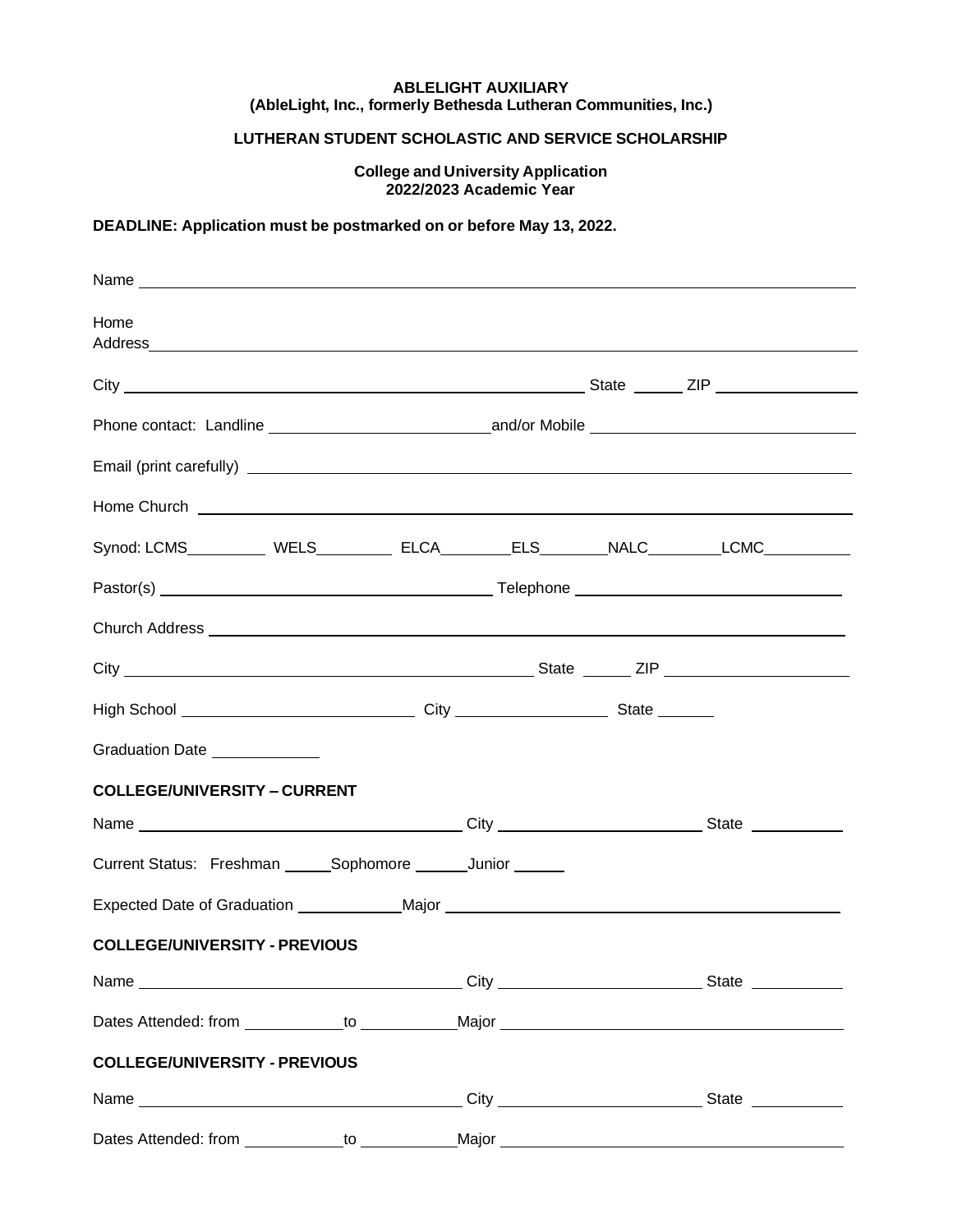# **EMPLOYMENT HISTORY**

| Dates Employed: from ______________ to ________ (month/year required)     |  |  |
|---------------------------------------------------------------------------|--|--|
|                                                                           |  |  |
|                                                                           |  |  |
|                                                                           |  |  |
|                                                                           |  |  |
|                                                                           |  |  |
| Dates Employed: from ______________ to ____________ (month/year required) |  |  |
|                                                                           |  |  |
|                                                                           |  |  |
|                                                                           |  |  |
|                                                                           |  |  |
| Duties:                                                                   |  |  |
| Dates Employed: from _____________ to ___________ (month/year required)   |  |  |
|                                                                           |  |  |
| Supervisor's Name                                                         |  |  |
|                                                                           |  |  |
|                                                                           |  |  |
|                                                                           |  |  |
| Dates Employed: from _____________ to ___________(month/year required)    |  |  |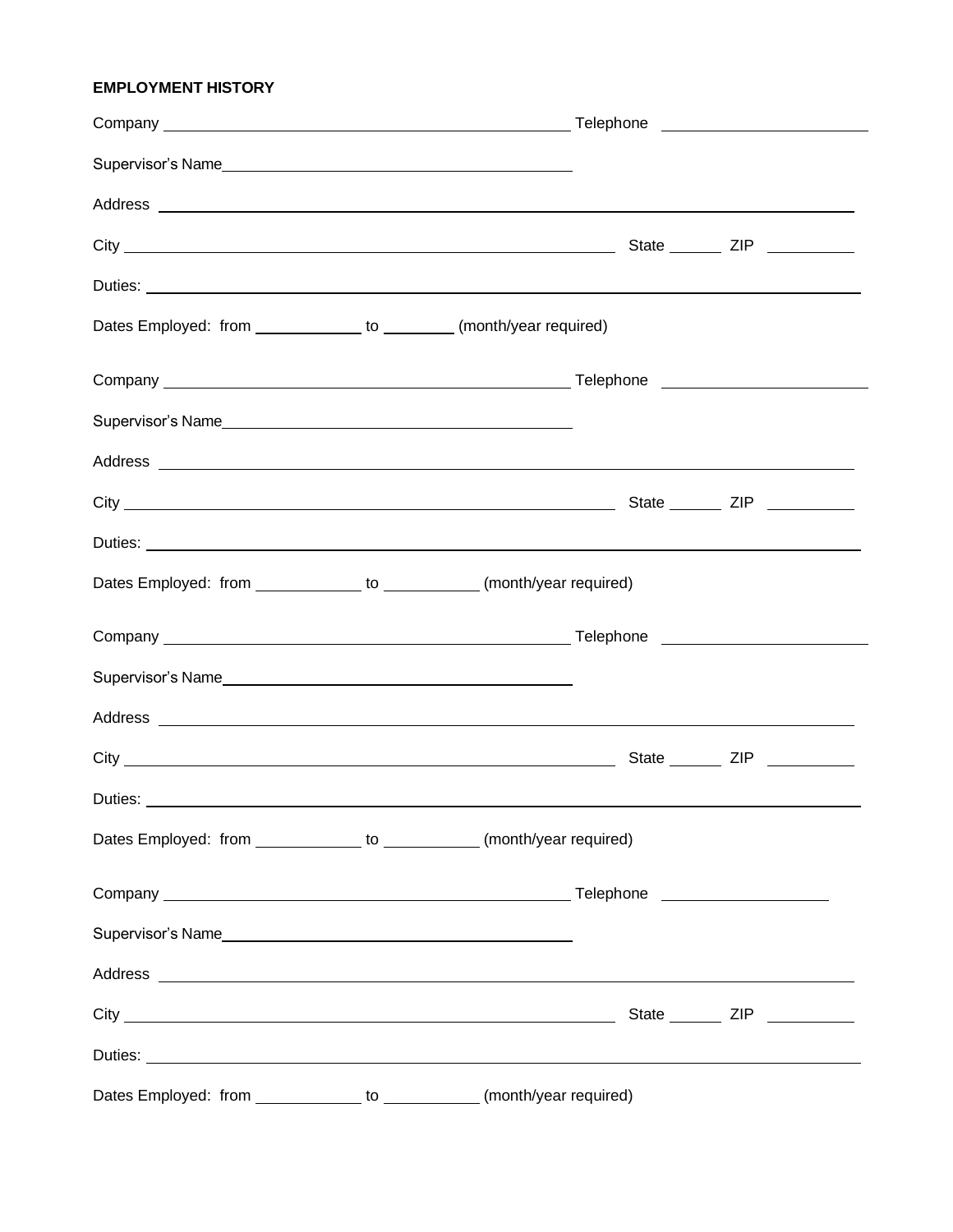# **VOLUNTEER HISTORY**

|                                                                | Dates: from _____________ to ____________ (month/year required) Hours: ________________ |                               |                               |
|----------------------------------------------------------------|-----------------------------------------------------------------------------------------|-------------------------------|-------------------------------|
|                                                                |                                                                                         |                               |                               |
|                                                                |                                                                                         |                               |                               |
|                                                                |                                                                                         |                               |                               |
|                                                                |                                                                                         |                               |                               |
|                                                                | Dates: from ____________ to ___________ (month/year required) Hours: ____________       |                               |                               |
|                                                                |                                                                                         |                               |                               |
|                                                                |                                                                                         |                               |                               |
|                                                                |                                                                                         |                               |                               |
|                                                                |                                                                                         |                               |                               |
|                                                                | Dates: from _____________ to ____________ (month/year required) Hours: ________________ |                               |                               |
|                                                                |                                                                                         |                               |                               |
|                                                                |                                                                                         |                               |                               |
|                                                                |                                                                                         |                               | State ________ ZIP __________ |
|                                                                |                                                                                         |                               |                               |
| Dates: from _____________ to ___________ (month/year required) |                                                                                         | Hours: ______________________ |                               |